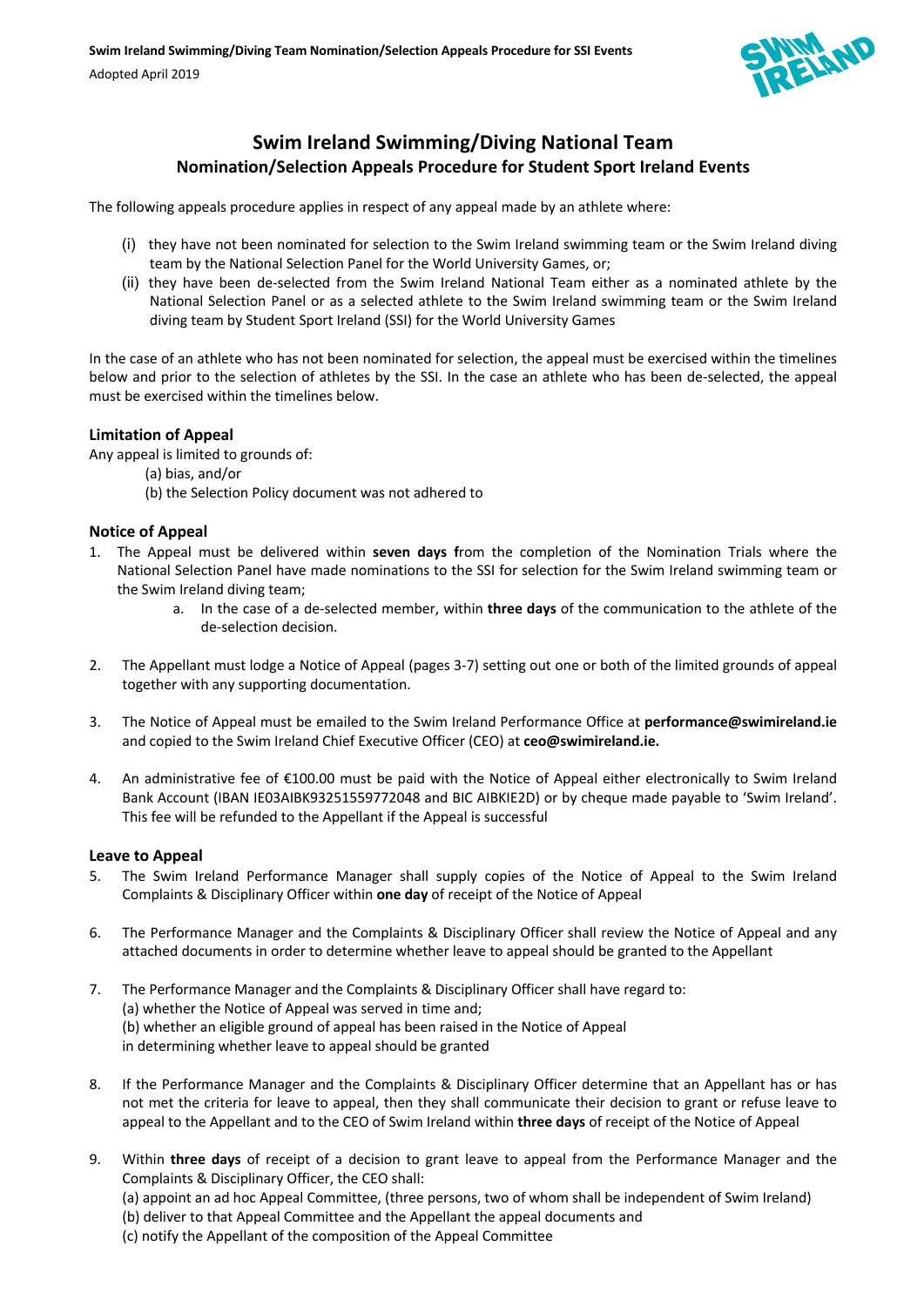

- 10. The Appellant shall raise any objection to the composition of the Appeal Committee, setting out the reasons for such objection within **two days** of receipt of the notice of the composition. If there is any objection to the composition of the Appeal Committee, the Appeal Committee shall have the right to determine if the objection is upheld or not. If there is any possibility of a perception of bias or actual bias then that member of the Appeal Committee should stand aside. If the objection is upheld, then the CEO shall appoint new person(s) to the Appeals Committee
- 11. The appeal hearing shall take place within **seven days** of receipt by the CEO of the decision to grant leave to appeal. The Appeal Committee shall have discretion to extend this timeline for the appeal hearing where it deems fit
- 12. Within **three days** of the Appeal Committee being appointed (and not be objected to), the Chair appointed by the Appeal Committee shall deliver notification of the hearing to the Appellant and to the Performance Manager including, where appropriate, the following details:
	- i. the time, date and venue of the hearing, with at least **four days**' notice of the hearing;
	- ii. all documents received by the Appeal Committee;
	- iii. an outline of their rights at the hearing which includes the following rights: legal representation, to produce additional documents, to deliver submissions, to examine and cross examine witnesses (including expert witnesses); to make statements;
	- iv. each party attending the appeal hearing shall deliver to the Appeal Committee notice of all witnesses and legal representatives and where appropriate, provide copies all witness statements and written submissions within **two day**s of the scheduled appeal hearing;
	- v. where it appears that the interests of a Third Party may be affected by any decision of the Appeals Committee, the Appeals Committee may invite the Third Party to make submissions and produce additional documents and make submissions
- 13. The decision of the Appeal Committee, which is by majority, is limited to determining whether either or both of the grounds for appeal have been substantiated
- 14. The Appeal Committee shall email a written reasoned decision to the parties attending the hearing within **two days** of the appeal hearing
- 15. The decision of the Appeal Committee shall be binding on the parties attending the appeal hearing and any affected third party who is a member of Swim Ireland, subject to a right to challenge such decision before Sports Dispute Solutions Ireland (SDSI) arbitration in accordance with the SDSI arbitration rules and procedures
- 16. Any arbitral challenge to the decision of the Appeals Committee must be commenced within **seven** days of receipt by the Appellant of the decision of the Appeals Committee

# **Powers of the Appeal Committee**

- 17. The Appeal Committee shall have the flexibility to conduct the hearing in any manner it deems fit, subject to the hearing being conducted fairly
- 18. The Appeal Committee may, at its sole discretion, disregard any failure by a party to adhere to these Procedures and may give such further directions as may be appropriate
- 19. If any party fails to appear at the hearing or comply with the Chair's direction or other communication issued by the Chair, the Appeals Committee may proceed in the absence of that party
- 20. The Appeal Committee shall either uphold or reject the appeal. The Appeal Committee cannot replace the decision of the National Selection Panel. Where the appeal is upheld, then the Appeal Committee shall remit the matter back to the National Selection Panel with directions
- 21. Each party shall be responsible for their own costs and expenses, including legal costs for the appeal hearing. The Appeal Committee has no power to make an award of legal costs against a party. The Appeal Committee has the power to order a party to pay for the costs of the appeal hearing, such as room hire, travel, catering, legal assessor and other expenses incurred because of the hearing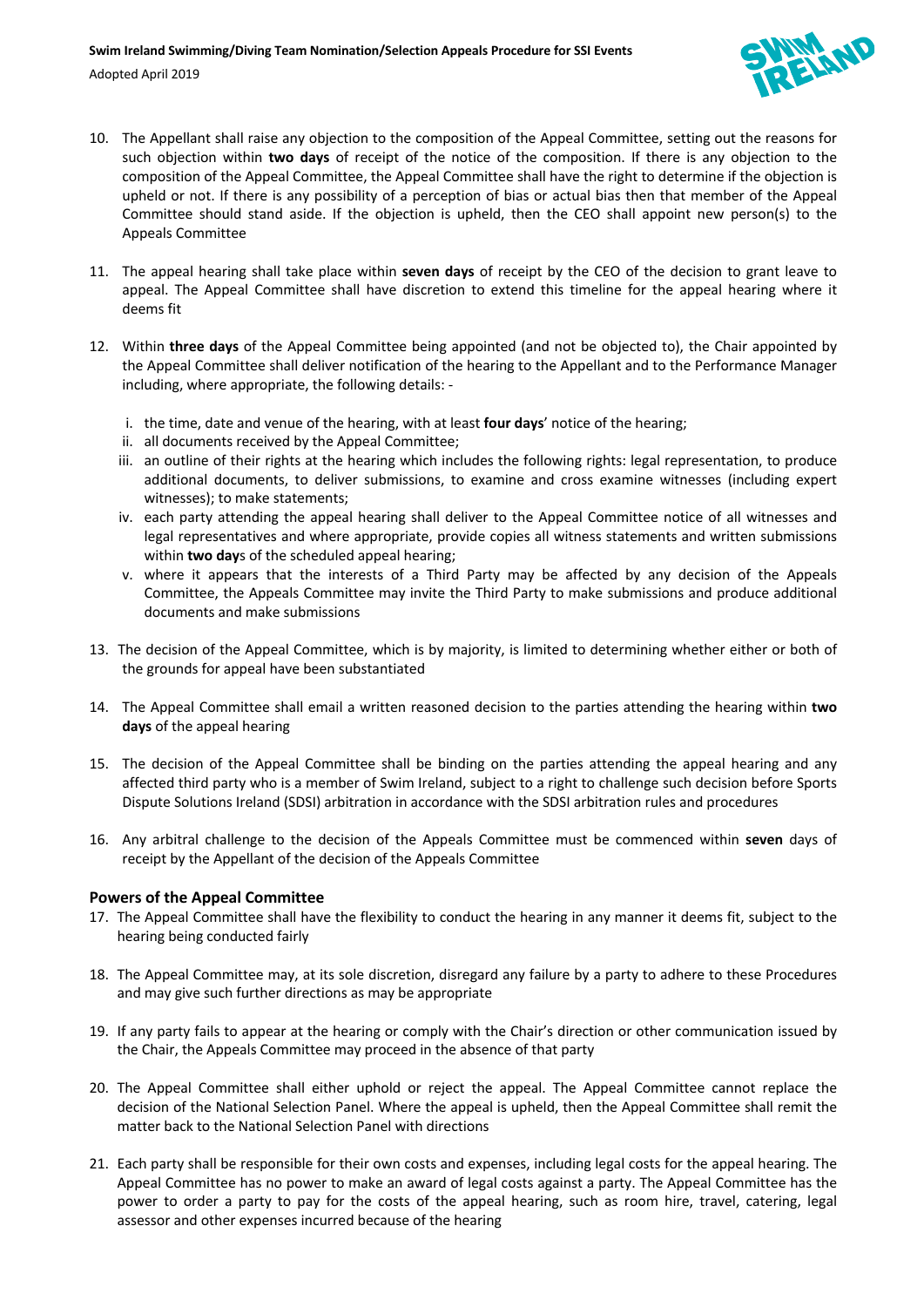

# **SCHEDULE**   $\mathcal{L}_\mathcal{L} = \{ \mathcal{L}_\mathcal{L} = \{ \mathcal{L}_\mathcal{L} = \{ \mathcal{L}_\mathcal{L} = \{ \mathcal{L}_\mathcal{L} = \{ \mathcal{L}_\mathcal{L} = \{ \mathcal{L}_\mathcal{L} = \{ \mathcal{L}_\mathcal{L} = \{ \mathcal{L}_\mathcal{L} = \{ \mathcal{L}_\mathcal{L} = \{ \mathcal{L}_\mathcal{L} = \{ \mathcal{L}_\mathcal{L} = \{ \mathcal{L}_\mathcal{L} = \{ \mathcal{L}_\mathcal{L} = \{ \mathcal{L}_\mathcal{$

# **NOTICE OF APPEAL**

# **1. DETAILS OF THE PERSON / ORGANISATION APPEALING (the "Appellant")**

Name of Appellant

Date of Birth (if individual)

Over 18 (if individual)

Address

Email

Phone

Discipline

Name of Barrister/Solicitor or other representative of Appellant (if applicable)

#### **2. PARENT/LEGAL GUARDIAN'S DETAILS (if Appellant is under 18):**

Name(s)

Address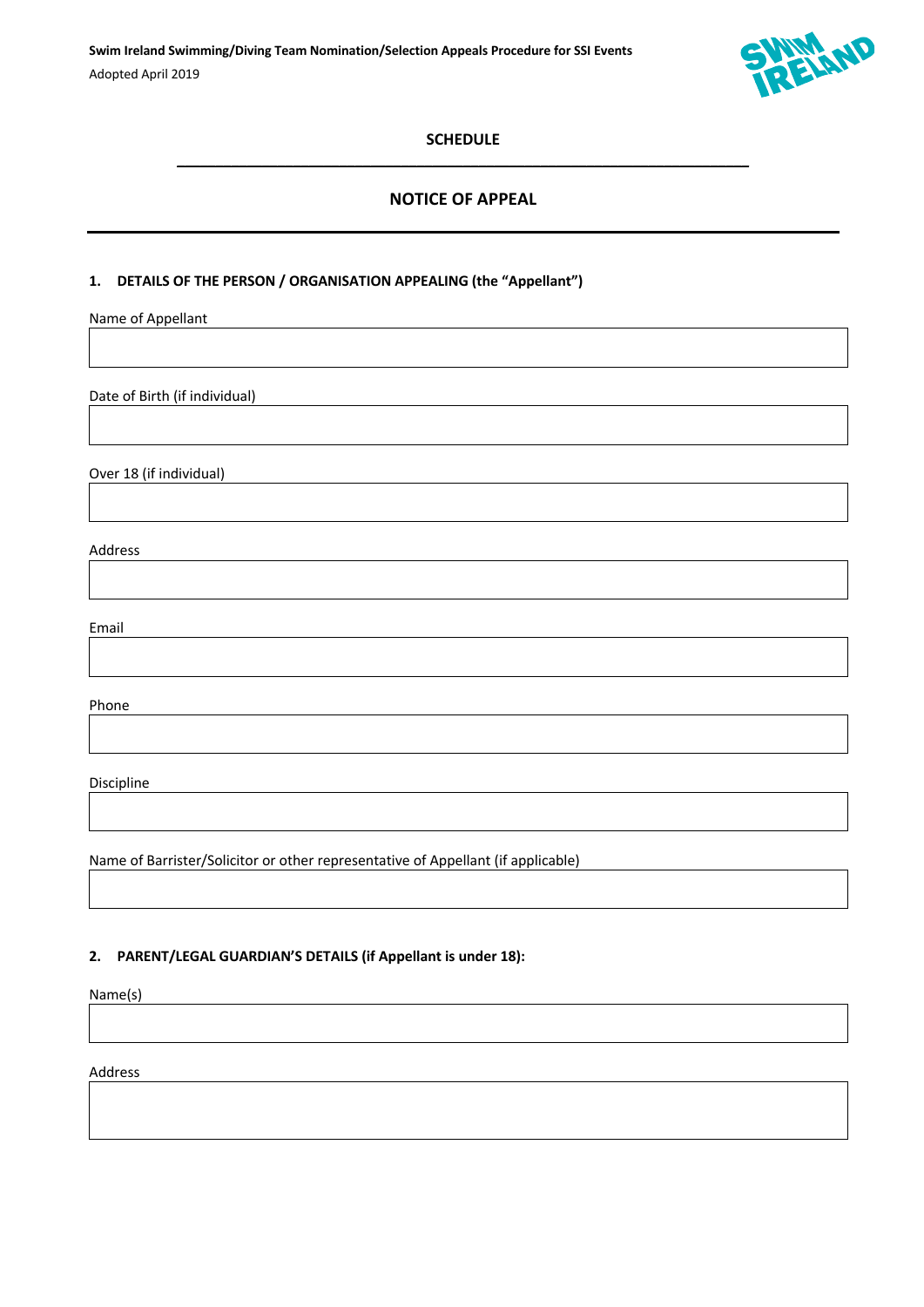

| Email |  |  |  |
|-------|--|--|--|
|       |  |  |  |
|       |  |  |  |
| Phone |  |  |  |

## **3. DETAILS OF RESPONDENT (if other than Swim Ireland)**

Name of Respondent(s): (Individual or Organisation against whom the Appeal is filed):

#### Address

Email

# Phone

#### **4. INTERESTED PARTIES**

Are there any other persons or organisations who or which may be directly affected by, or who has a sufficiently close interest in your selection?

Name

Address

Email

Phone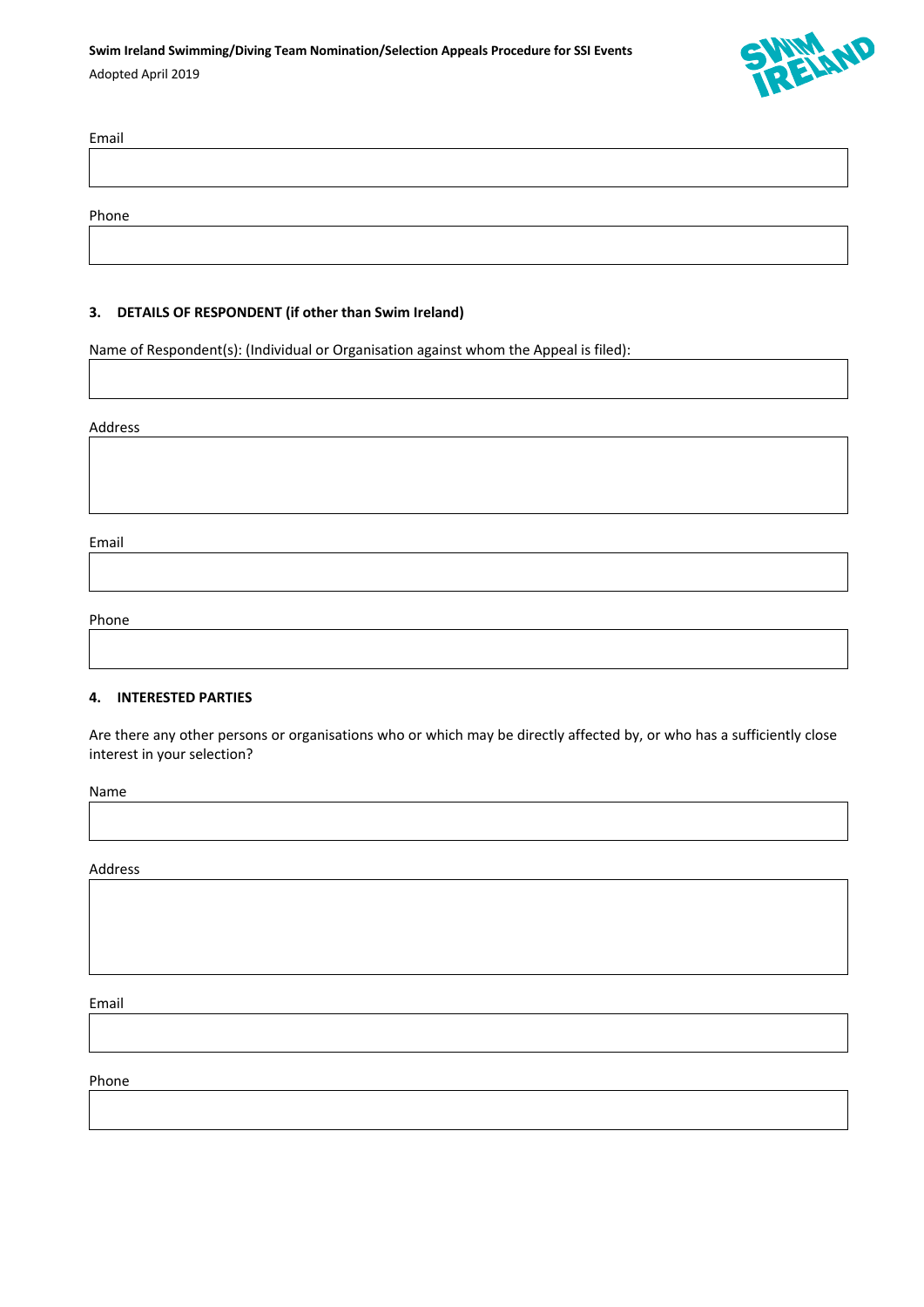

# **5. DETAILS OF SELECTION DECISION BEING CHALLENGED:**

Date of selection decision (If date notified of selection decision is different, please state)

Person(s)/Organisation responsible for selection

Name of parties selected

Details (including date, venue and name) of the next event that the selected team is attending and/or participating in:

#### **6. GROUNDS OF APPEAL:**

Please state whether your appeal is based on:

(a) bias, and/or

(b) the Selection Policy document was not adhered to

Provide a summary of the nature of this appeal.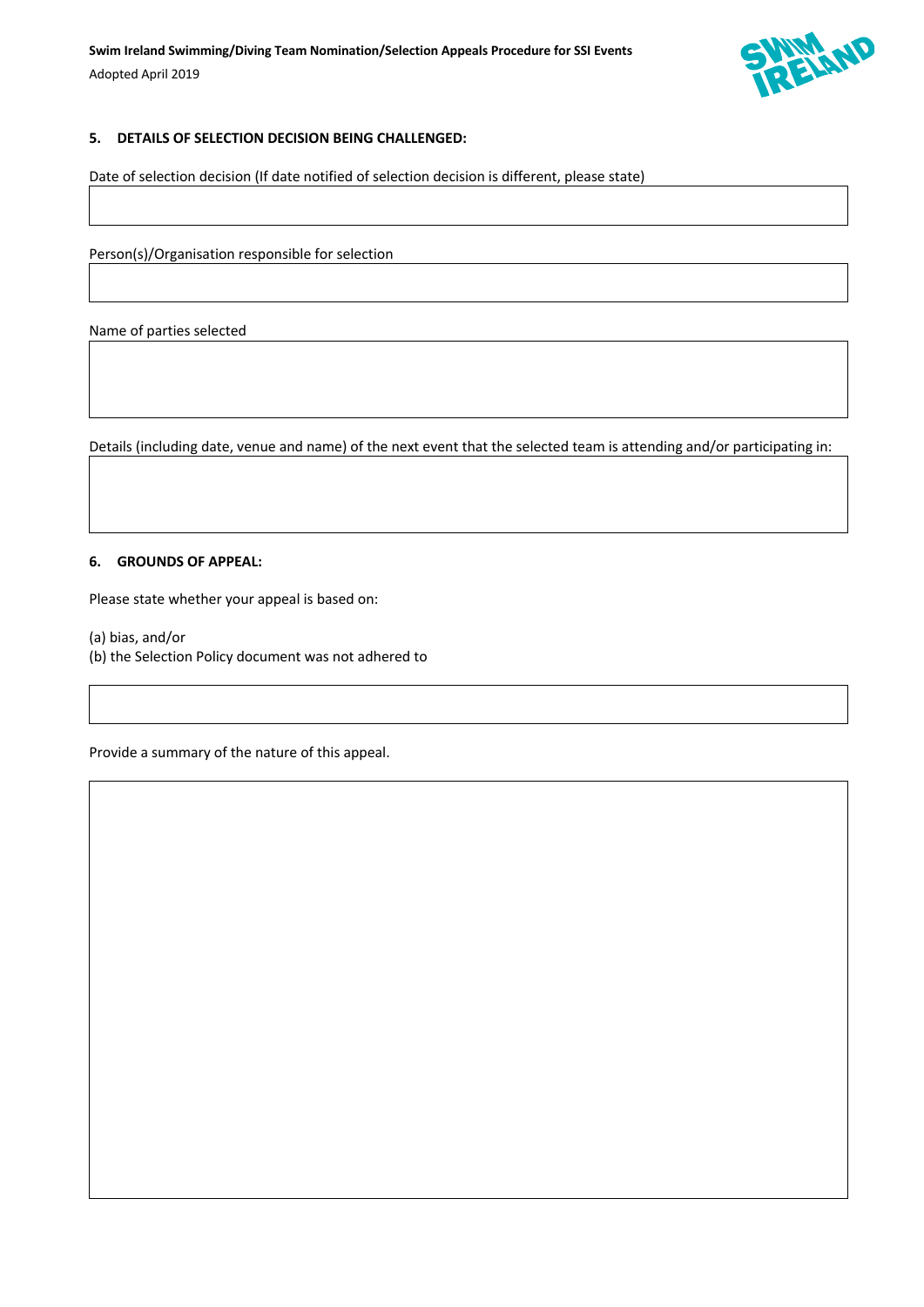

Please provide details of outcome and/or relief sought

Please provide details of any documents relied on (explaining the relevance of any document relied upon).

| 1. |  |  |
|----|--|--|
| 2. |  |  |
| 3. |  |  |
| 4. |  |  |
| 5. |  |  |

Please provide the names of witnesses (if any).

### **7. URGENT APPEAL**

Are there grounds for showing that this appeal should be heard as a matter of urgency?

| n c | N۸ |
|-----|----|
|-----|----|

If yes, please provide reasons justifying this.

Signed: \_\_\_\_\_\_\_\_\_\_\_\_\_\_\_\_\_\_\_\_\_\_\_\_\_\_\_\_\_\_\_\_\_\_\_\_\_\_\_\_\_\_\_\_\_\_\_\_\_\_\_\_\_\_\_\_\_\_\_\_\_\_\_\_\_\_\_

If signatory is someone other than the Appellant, please outline signatory's relationship with the Appellant)

\_\_\_\_\_\_\_\_\_\_\_\_\_\_\_\_\_\_\_\_\_\_\_\_\_\_\_\_\_\_\_\_\_\_\_\_\_\_\_\_\_\_\_\_\_\_\_\_\_\_\_\_\_\_\_\_\_\_\_\_\_\_\_\_\_\_\_

Date: